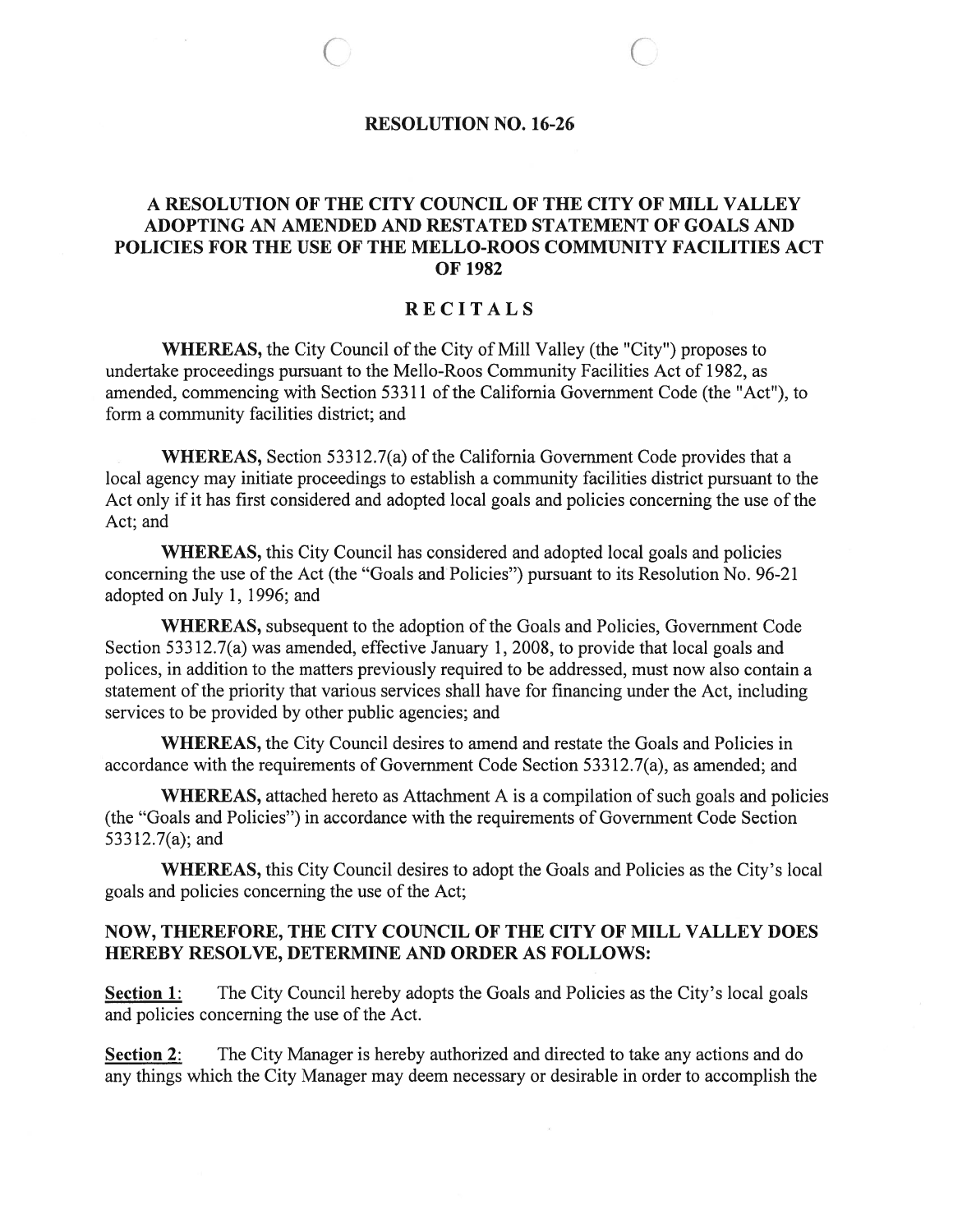purposes of this Resolution and all such actions previously undertaken by the City Manager are hereby ratified.

**Section 3:** This Resolution shall take effect immediately upon its adoption.

 $\subset$ 

**PASSED AND ADOPTED** by the City Council of the City of Mill Valley on this 20<sup>th</sup> day of **June 2016,** by the following vote:

AYES: Councilmembers: McEntee, Moulton-Peters, Wickham, Sloan, McCauley.

NOES: None.

ABSENT: None.

ABSTAINED: None.

John McCauley, Mayor

Attest:

Seth Allingham Deputy City Clerk/Administrative Analyst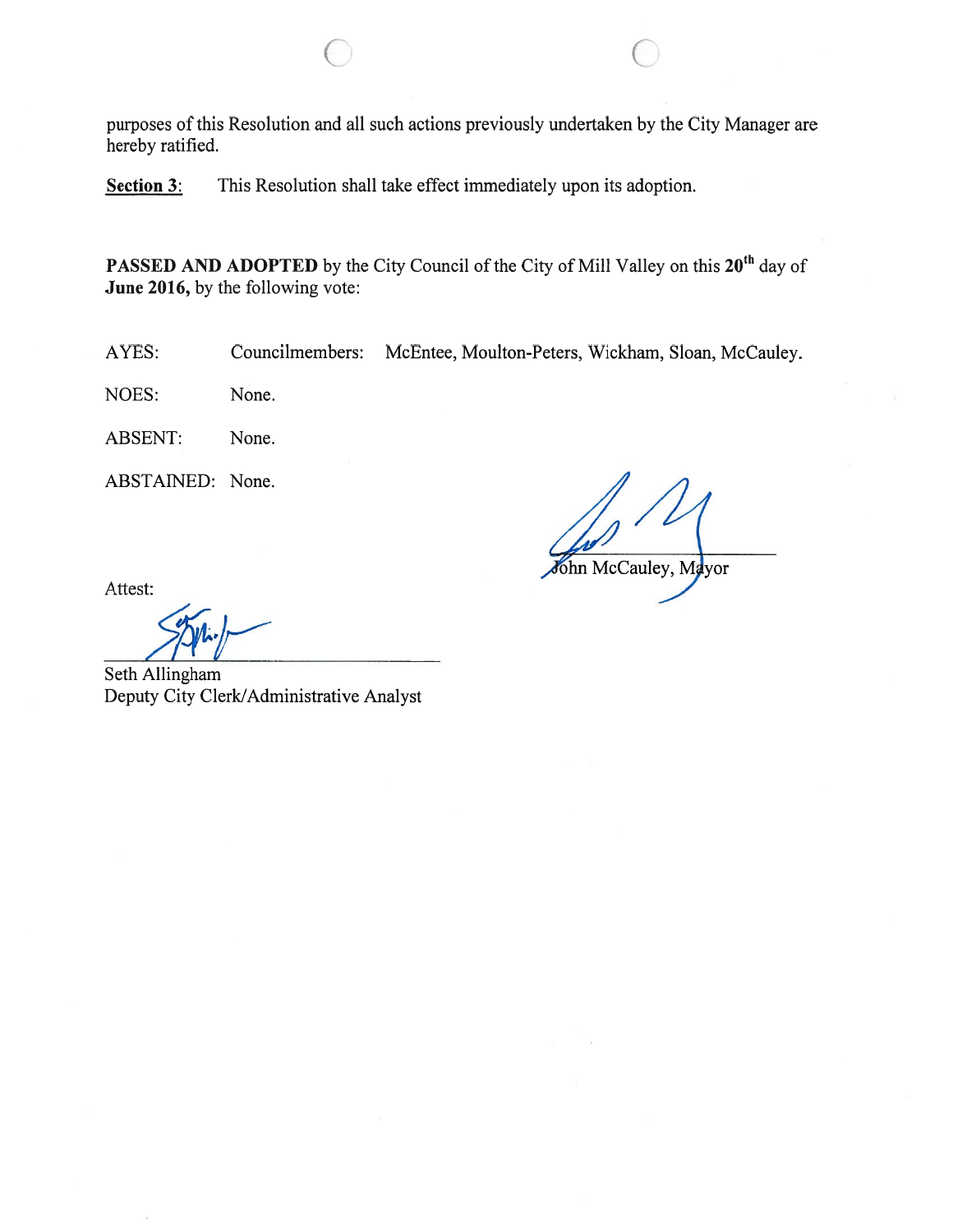#### ATTACHMENT A

# CITY OF MILL VALLEY STATEMENT OF GOALS AND POLICIES CONCERNING USE OF THE MELLO-ROOS COMMUNITY FACILITIES ACT OF 1982

#### I. INTRODUCTION

Section 53312.7(a) of the California Government Code requires that pursuan<sup>t</sup> to the Mello-Roos Community Facilities Act of 1982 (the "Act") the City of Mill Valley (the "City") consider and adopt local goals and policies concerning the use of the Act prior to the initiation of proceedings to establish <sup>a</sup> new community facilities district ("CFD") under the Act. The following goals and policies are intended to meet the minimum requirements of the Act, and may be amended or supplemented by the City Council of the City (the "City Council") at any time.

The City has adopted this document to set forth its goals and policies for the use of the Act pursuan<sup>t</sup> to Section 53312.7 of the Act. In each and every circumstance, the decision as to whether or not the City will make use of the Act is <sup>a</sup> decision that will be made solely by the City. Nothing contained herein shall be construed as obligating the City to make use of the Act in any circumstance or as granting to any person any right to have the City make use of the Act in any circumstance.

#### II. GOALS

Except as otherwise provided herein, only those public improvements that benefit the particular development, but which also provide <sup>a</sup> community-wide benefit at large, will be considered for financing.

The City shall make the determination as to whether <sup>a</sup> proposed district shall proceed under the provisions of the Act. The City may confer with consultants to learn of any unique CFD requirements, such as facilities serving the regional area, and whether the district will be <sup>a</sup> construction, acquisition, or City services district, or some combination of the foregoing, prior to making any final determination.

#### III. ELIGIBLE PUBLIC FACILITIES AND SERVICES

Generally, the improvements eligible to be financed by <sup>a</sup> CFD must have <sup>a</sup> useful life of at least five (5) years and must be owned by the City or another public agency. In some cases, up to five percen<sup>t</sup> of the proceeds of an issue may be used for privately-owned facilities owned and operated by <sup>a</sup> privately-owned public utility and the funding of facilities to be owned by <sup>a</sup> public utility shall be considered on <sup>a</sup> case-by-case basis. The development or redevelopment proposed within <sup>a</sup> CFD must be consistent with the City's General Plan and must have received any required legislative approvals such as zoning or specific plan approvals prior to the issuance of bonds. The City Council may approve <sup>a</sup> CFD that includes some lands without legislative approvals if the improvements are consistent with the City's General Plan and the City Council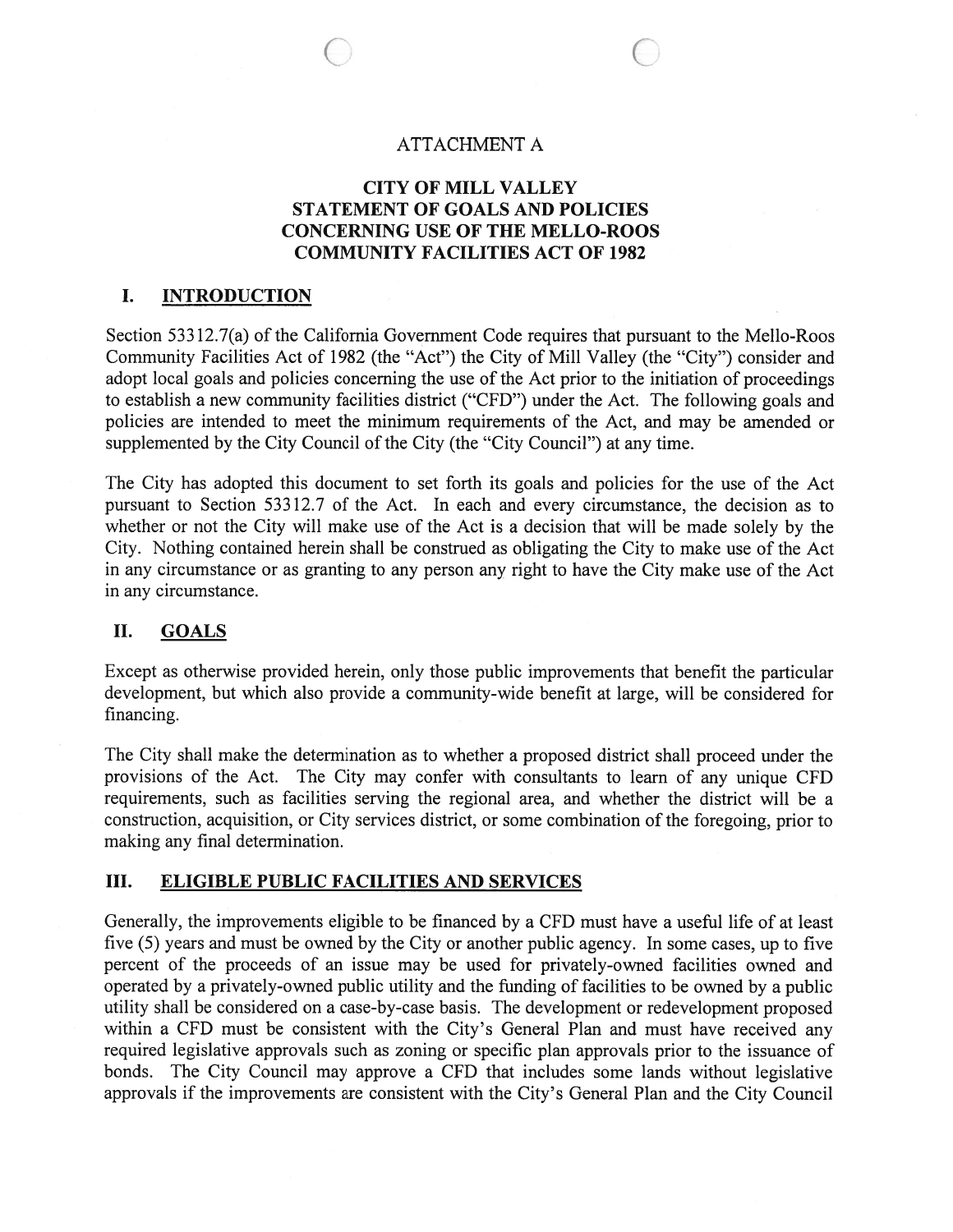finds the improvements are required in the public interest. A CFD shall not vest any rights to future land use on any properties, including those that are responsible for paying special taxes.

c

Subject to Section II hereof, the list of eligible public facilities include, but are not limited to, the types of facilities specified in Government Code section 53313.5, as it currently exists or may hereafter be amended.

The funding of public facilities to be owned and operated by public agencies other than the City shall be considered on a case-by-case basis. If the proposed financing is consistent with a public facilities financing plan approved by the City, or the proposed facilities are otherwise consistent with approved land use plans for the property, the City may consider entering into <sup>a</sup> joint community facilities agreemen<sup>t</sup> or joint exercise of powers agreemen<sup>t</sup> in order to finance these facilities.

The City will consider on <sup>a</sup> case-by-case basis CFDs established for the provision of services eligible to be funded under the Act, including services to be provided by other public agencies. Eligible services are as specified in the Act, as it currently exists or may hereafter be amended.

#### IV. ACQUISITION PROVISIONS

Unless as otherwise provided by the City, the following provisions will apply concerning the acquisition of public facilities with CFD funds:

- The delivery to the City of all deeds, easements, or other documents necessary to complete the transfer of title to the improvements and the land or interests in land on which the improvements have been constructed.
- $\bullet$  Issuance of <sup>a</sup> title insurance policy in favor of the City that ensures clear title to the land or interests in land to be conveyed to the City.
- • The delivery to the City of <sup>a</sup> certified copy of the "Notice of Completion" filed with the County Recorder's Office thirty-five (35) days prior to acceptance of the improvements.
- $\bullet$  The delivery to the City of lien waivers or releases from all contractors, subcontractors, and suppliers associated with construction of the improvements; or, in cases where this is not practical, other equivalent security such as <sup>a</sup> lien-free endorsement from <sup>a</sup> title company.
- Any other documentation required pursuan<sup>t</sup> to an acquisition agreement.

#### V. PRIORITIES FOR CFD FINANCING UNDER THE ACT

Priority for CFD financing shall be given to public facilities which: (a) are necessary for economic development, or (b) are otherwise incident to an economic development project. If appropriate, the City shall prepare <sup>a</sup> public facilities financing plan as <sup>a</sup> par<sup>t</sup> of the specific plan or other land use document that identifies the public facilities required to serve <sup>a</sup> project, and the type of financing to be utilized for each facility.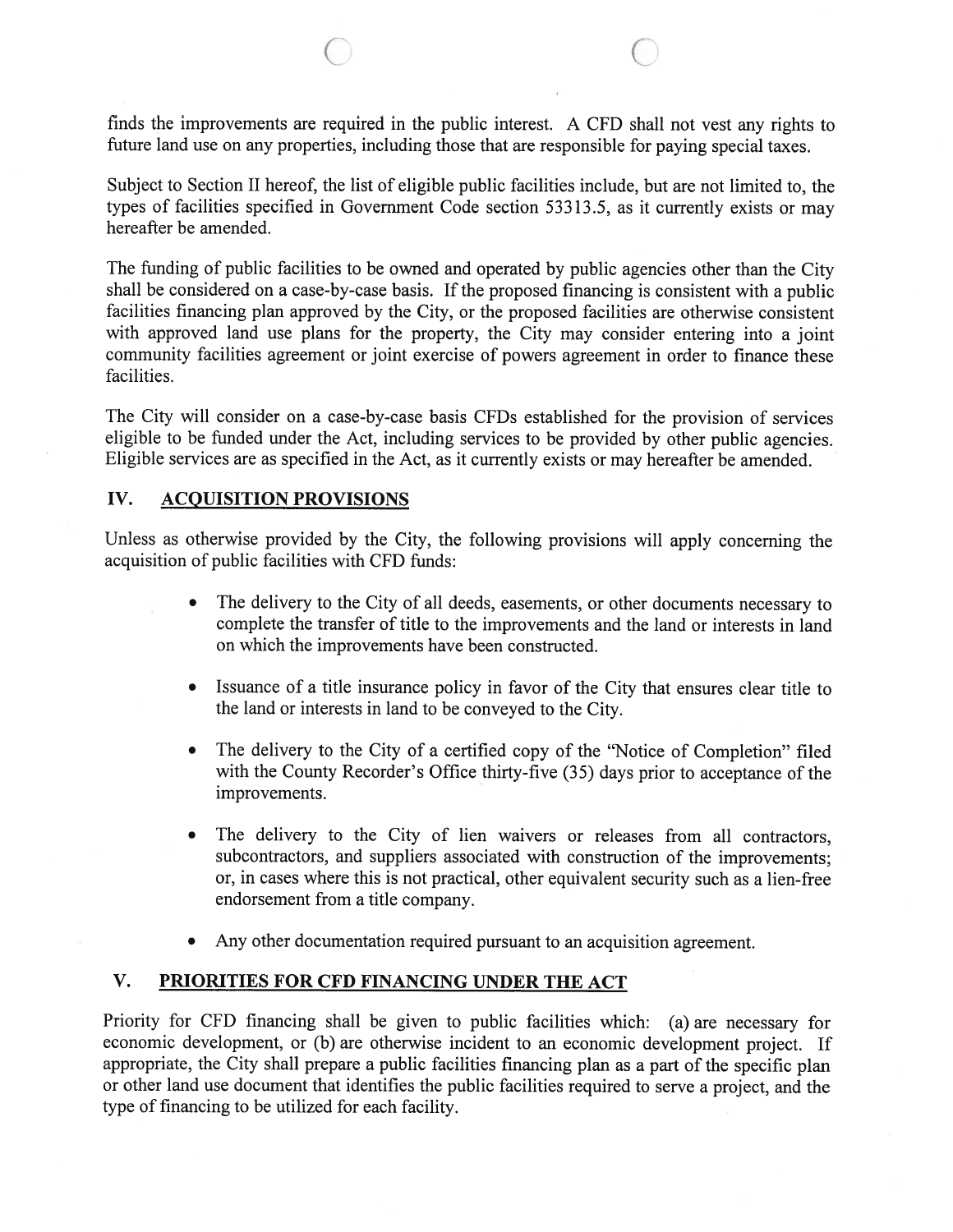The eligibility of <sup>a</sup> facility for financing and the priority for the financing of facilities will be determined at the sole discretion of the City.

In general, none of the services authorized to be provided under the Act shall have priority over the others. The eligibility of <sup>a</sup> service for financing and the priority for the financing of services will be determined at the sole discretion of the City.

#### **VI. CREDIT QUALITY REQUIREMENTS FOR CFD BOND ISSUES**

c

It is the policy of the City to comply with all provisions of the Act including, but not limited to, Section 53345.8, as such Section may be amended from time to time. It is the goal of the City to conform, as nearly as practicable, to the California Debt and Investment Advisory Commission's Appraisal Standards for Land-Secured Financings, as such standards may be amended from time to time, provided, however, that this City Council may additionally amend such standards from time to time as it deems necessary and reasonable, in its own discretion, to provide needed public improvements within the City, while still accomplishing the goals set forth herein.

Unless otherwise specifically approved by the City Council as provided in Section 53345.8(b) or (c) of the Act, the district property value-to-lien ratio shall be at least 3: 1 after calculating the value of the public facilities to be financed, and considering any prior or pending special taxes or assessment liens. The City may require <sup>a</sup> higher value-to-lien ratio in its discretion, in consideration of current market and related conditions.

Property value may be based on either an appraisal or on assessed values as indicated on the County assessor's tax roll. The City shall select the appraiser, and the appraisal shall be based on standards promulgated by the State of California and otherwise determined applicable by City staff and consultants. The appraisal must be dated within three months of the date the bonds are issued.

Less than <sup>a</sup> three to one value to lien ratio (as described above), excessive tax delinquencies, <sup>a</sup> substantial amount of vacant land, or other factors may cause the City to disallow the sale of bonds or require credit enhancement prior to bond sale.

Ifthe City requires letters of credit or other security, the credit enhancement shall be issued by an institution, in <sup>a</sup> form and upon terms and conditions satisfactory to the City. Any security required to be provided by the applicant may be discharged by the City upon the opinion of <sup>a</sup> qualified appraiser, retained by the City, that <sup>a</sup> value-to-lien ratio of three to one has been attained per land use category, including any overlapping special assessment or special tax liens.

As an alternative to providing other security, the applicant may request that a portion of the bond proceeds be placed in escrow with <sup>a</sup> corporate agen<sup>t</sup> in an amount sufficient to assure <sup>a</sup> value-tolien ratio of at least three to one on the outstanding proceeds. The use of an escrow bond structure shall be in the sole discretion of the City. If an escrow necessary to assure <sup>a</sup> value-tolien ratio of at least three to one per land use category, including any overlapping special assessment or special tax liens.

The City may, at its option, require <sup>a</sup> financial feasibility repor<sup>t</sup> prior to the formation of the CFD if fifty percent or more of the land within the CFD is substantially undeveloped. The report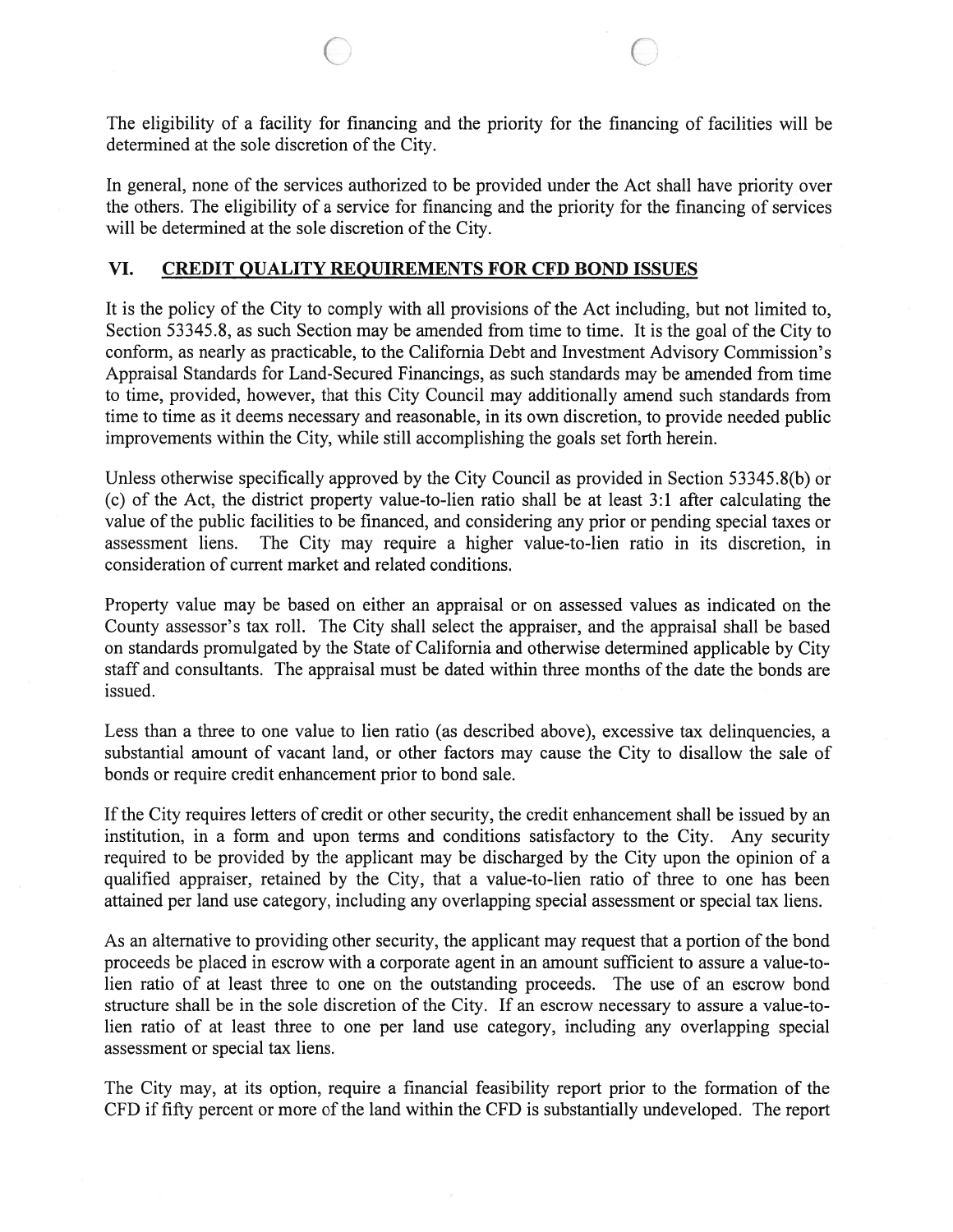shall be prepared by or at the direction of the City. All costs for preparing the repor<sup>t</sup> shall be borne by the applicant/developer. An estimate of the report cost shall be made prior to initiating the study and the applicant/developer shall deposit the cost prior to starting the report.

For new development, prior to the issuance of bonds, the applicant/developer must submit <sup>a</sup> financial plan which demonstrates to the City's satisfaction the applicant/developer's ability to pay all special taxes through build out of the project.

# VII. DISCLOSURE REQUIREMENTS FOR PROSPECTIVE PROPERTY **PURCHASERS**

c

- A. Disclosure Requirements for Developers. Developers who are selling lots or parcels that are within <sup>a</sup> CFD shall provide disclosure notice to prospective purchasers that comply with all of the requirements set forth in Section 53341.5 of the Government Code, as it now exists or may hereafter be amended. The disclosure notice must be provided to prospective purchasers of property at or prior to the time the contract or deposit receipt for the purchase of property is executed. Developers shall keep an executed copy of each disclosure document as evidence that disclosure has been provided to all purchasers of property within aCFD.
- B. Disclosure Requirements for the Resale of Lots. Pursuant to Section 53340.2 of the Act, the City Finance Department shall provide <sup>a</sup> notice of special taxes to sellers of property (other than developers), which will enable them to comply with their notice requirements under Section 1102.6 of the Civil Code. The City shall provide this notice within five working days of receiving a written request for the notice. A reasonable fee may be charged for providing the notice, not to exceed any maximum fee specified in the Act.

## VIII. EQUITY OF SPECIAL TAX FORMULAS AND MAXIMUM SPECIAL TAXES

Special tax formulas for CFDs shall provide for minimum special tax levels which satisfy the following: (a) 110 percen<sup>t</sup> debt service coverage for all CFD bonded indebtedness (or such lower percentage determined by City's financial advisor and underwriter to be fiscally prudent), (b) the reasonable and necessary annual administrative expenses of the CFD, and (c) amounts equal to the differences between expected earnings on any escrow fund and the interest payments due on bonds of the CFD. Additionally, the special tax formula may provide for the following: (a) any amounts required to establish or replenish any reserve fund established in association with the indebtedness of the CFD, (b) the accumulation of funds reasonably required for future debt service, (c) amounts equal to projected delinquencies of special tax payments, (d) the costs of remarketing, credit enhancement and liquidity facility fees, (e) the cost of services, (f) the cost of acquisition, construction, furnishing or equipping of facilities, (g) lease payments for existing or future facilities, (h) costs associated with the release of funds from an escrow account, and (i) any other costs or payments permitted by law. In structuring the special tax, projected annual interest earnings on bond reserve funds may not be included as revenue for purposes of the calculation.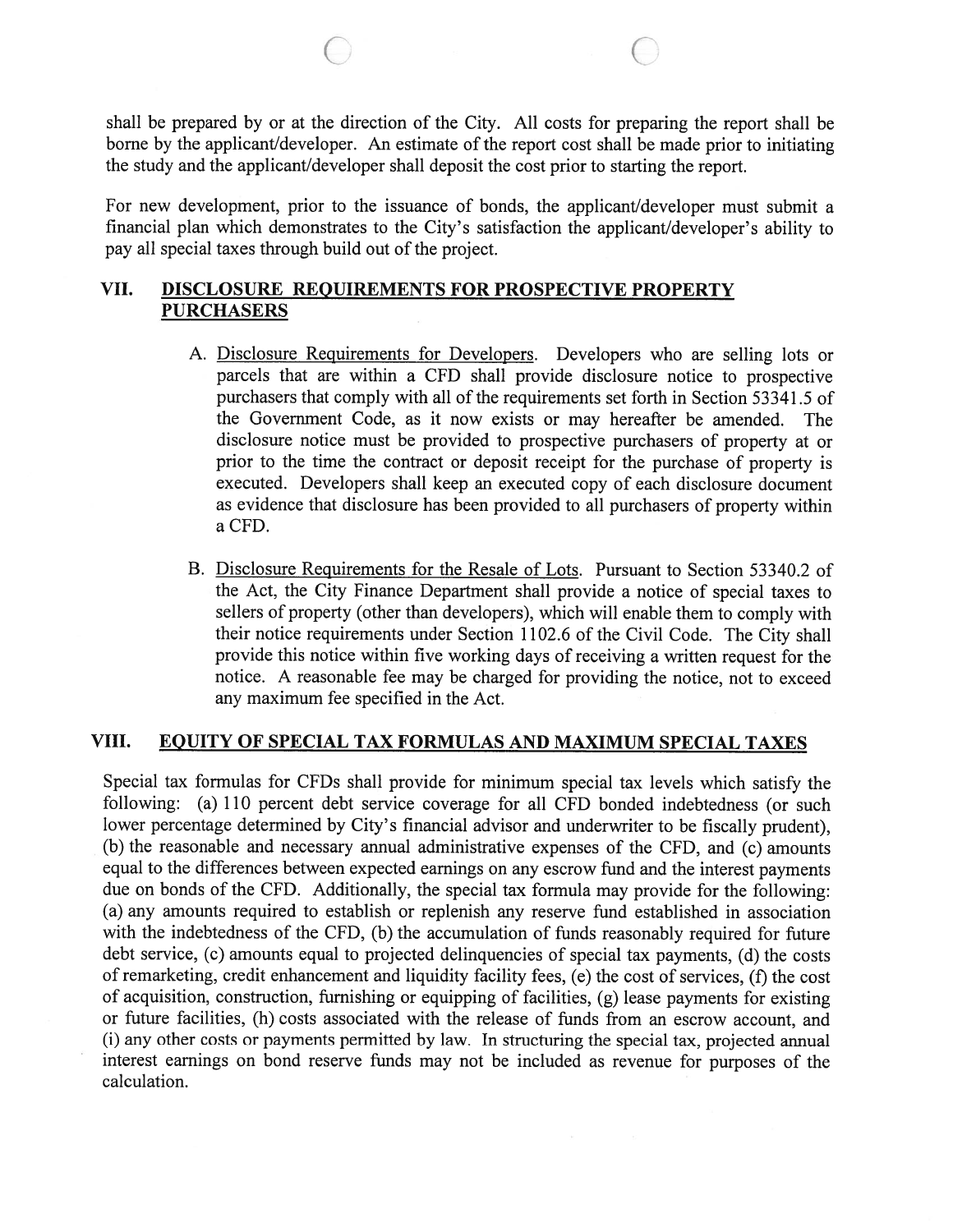The special tax formula shall be reasonable and equitable in allocating public facilities' and services' costs to parcels within the CFD. Exemptions from the special tax may be given to parcels, which include but are not limited to, parcels which are publicly owned, are held by <sup>a</sup> property owners' association, are used for <sup>a</sup> public purpose such as open space or wetlands, are affected by public utility easements making impractical their utilization for other than the purposes set forth in the easements, or have insufficient value to suppor<sup>t</sup> bonded indebtedness.

 $\subset$ 

The maximum annual special tax, together with ad valorem property taxes, special assessments and special taxes for an overlapping financing district, including such potential taxes and assessments relating to authorized but unissued debt of public entities other than the City and any other governmental taxes, fees, and charges secured by the property (collectively, the "Overlapping Debt Burden"), in relation to the expected assessed value of each parcel upon completion of the private improvements to the parcel is of grea<sup>t</sup> importance to the City in evaluating the proposed financing.

For residential parcels, the Overlapping Debt Burden shall not exceed two percent (2.0%) of the projected assessed value of each improved parcel within the district. As it pertains to commercial, industrial, or other parcels within the district, the City reserves the right to exceed the two percen<sup>t</sup> (2.0%) limit if, in the City's sole discretion, it is fiscally prudent. The City, in its sole discretion, may allow an annual escalation factor on parcels within <sup>a</sup> district.

The rate and method of apportionment of the special tax shall include <sup>a</sup> provision for <sup>a</sup> backup tax to protect against any changes in development that would result in insufficient special tax revenues to meet the debt service requirements of the district. Such backup tax shall be structured in such <sup>a</sup> manner that it shall not violate any provisions of the Act regarding crosscollateralization limitations for residential properties.

## IX. APPRAISALS

Pursuant to the Act, property value may be based either on an appraisal or on full cash value as indicated on the County Assessor's tax roll. The definitions, standards and assumptions to be used for appraisals shall be determined by City on <sup>a</sup> case-by-case basis, with input from City consultants and CFD applicants, and by reference to relevant materials and information promulgated by the State of California, including the Appraisal Standards for Land-Secured Financings prepared by the California Debt and Investment Advisory Commission. In any event, the value-to-lien ratio shall be determined based upon an appraisal by an independent Member Appraisal Institute ("M.A.I.") appraiser of the proposed CFD. The appraisal shall be coordinated by and under the direction of the City. All costs associated with the preparation of the appraisal repor<sup>t</sup> shall be paid by the entity requesting the establishment of the CFD through the advance deposit mechanism.

## X. ABSORPTION STUDY

An absorption study of any proposed development project may be required for land secured financing. The absorption study shall be used A) as basis for verification that sufficient revenues can be produced; and B) to determine if the public financing of the public facilities is appropriate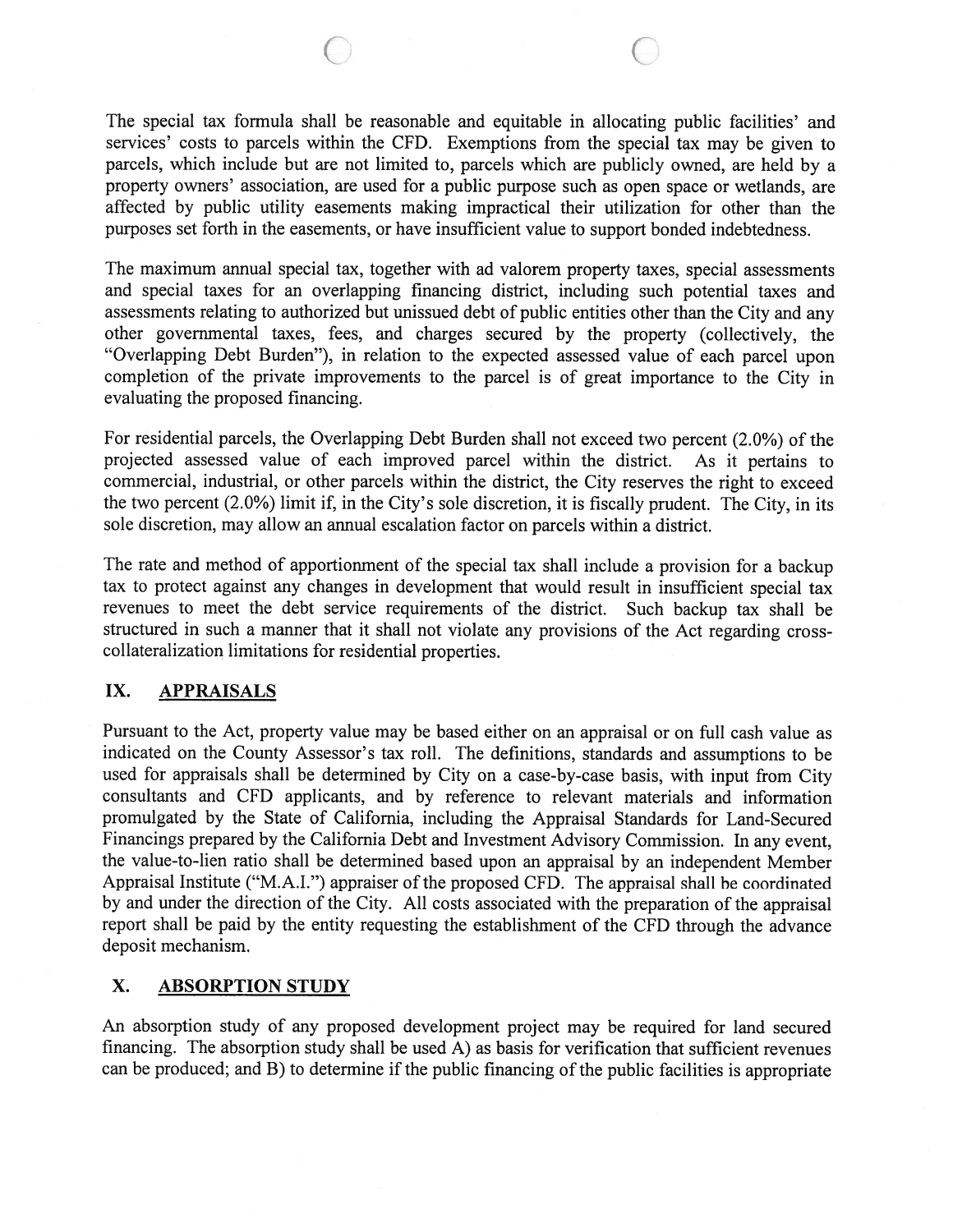given the timing of the development. Additionally, the projected absorption rates will be provided to the appraiser for use in an appraisal.

#### XI. TERMS AND CONDITIONS OF BONDS

 $\big($ 

The City shall establish all terms and conditions of the bonds. The City will control, manage and invest all CFD issued bond proceeds. Each bond issue shall be structured to adequately protect bond owners and to not negatively impact the bonding capacity or rating of the City. These security measures could include <sup>a</sup> combination of credit enhancement, foreclosure covenant, special reserve fund or deposits and/or <sup>a</sup> contractual commitment by the proponents and successors to pay the special taxes during the initial development stages of the development project. The City has the sole discretion to determine the types of credit enhancement, foreclosure covenant and reserve fund that may be required.

All statements and material related to the sale of bonds shall state that neither the faith, credit nor the taxing power of the City is pledged to security or repaymen<sup>t</sup> of the Bonds. The sole source of pledged revenues to repay CFD bonds are special taxes, bond proceeds and reserve funds held under the bond indenture, and the proceeds of foreclosure proceedings and additional security instruments provided at the time of bond issuance.

The City is under no obligation to issue tax-exempt debt. The ability to issue tax-exempt debt depends upon the particular facts and circumstances of each CFD. If the City, in its sole discretion determines to issue tax-exempt debt, the developer must agree to cooperate in connection with any covenants or other requirements of state and/or federal tax law that may be necessary in order for the City to issue tax-exempt debt.

In the event there are surplus funds generated through the creation of the CFD and the sale of bonds, these surplus funds shall be used as follows, subject to the approval of bond counsel:

- 1. The Council may direct staff to use all or <sup>a</sup> portion of the surplus to offset the annual levy of special taxes to property owners in following years in <sup>a</sup> manner consistent with the Act. Under this policy, an amount of up to 5% of the total bond issue size not to exceed \$1 million may be used to offset the annual levy without further Council action.
- 2. Any amount in excess of that used to offset the annual levy described in (1) above will be used to call bonds at an appropriate call date, as determined by staff and the City's financial advisor.

### XII. RESPONSIBLE DEPARTMENT

The Finance Department is designated as the department of the City responsible for: (i) preparing the annual roll of special tax obligations with respec<sup>t</sup> to any CFD; (ii) providing information to interested persons regarding the current and estimated future tax liability of owners or purchasers of real property subject to the special tax lien; and (iii) furnishing notices of special tax as required by applicable law.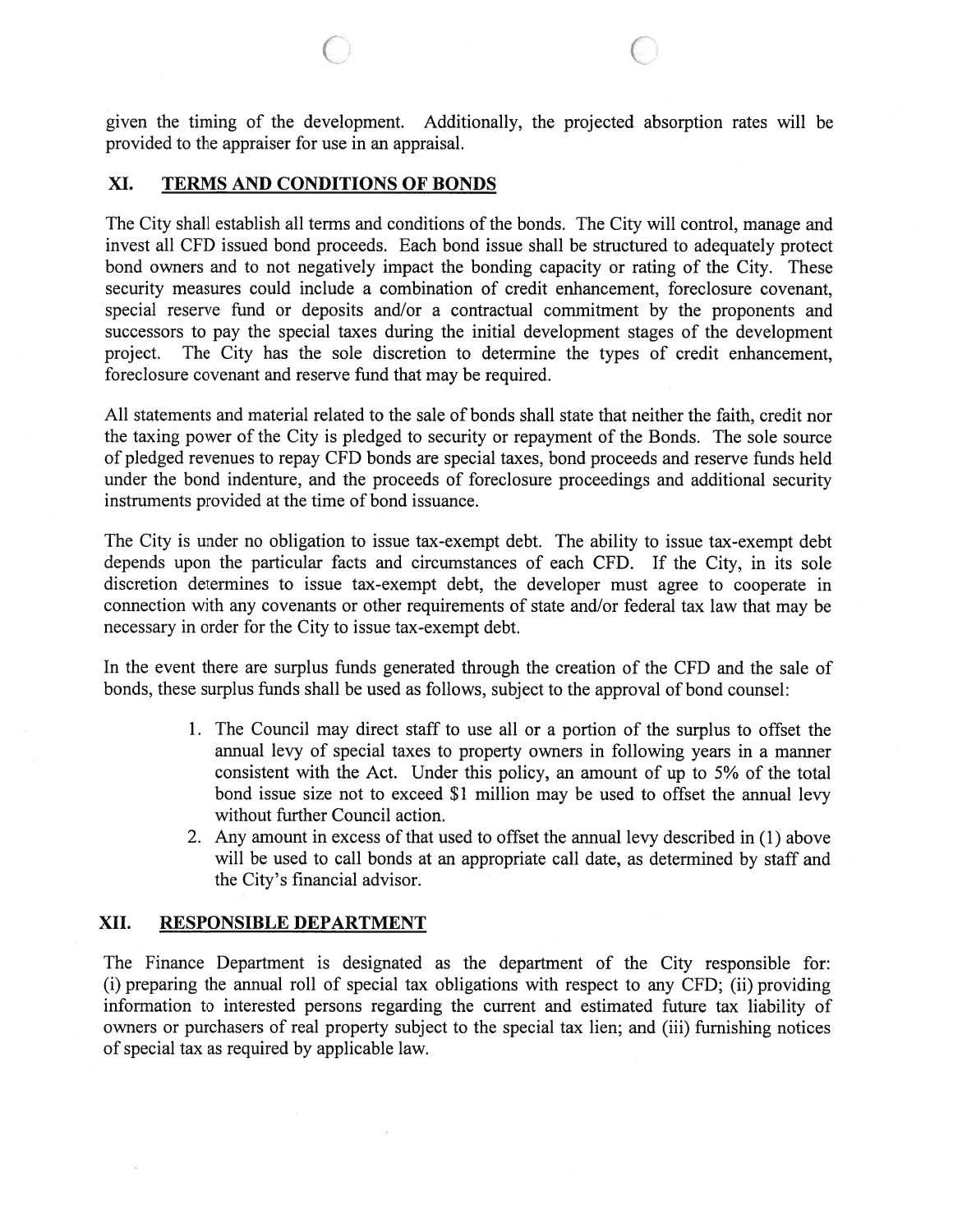Subject to the policies of the City, and as permitted by applicable law, the Finance Department may obtain the assistance of <sup>a</sup> qualified consultant to perform any of the duties set forth above, and to charge the cost of such consultant to the administrative costs of the CFD.

 $\circ$  c

# XIII. TRANSPARENCY AND NOTIFICATION

The City will take the following steps to ensure that prospective property purchasers are fully informed about their taxpaying obligations imposed under applicable laws:

- 1. Conduct all proceedings in the manner required by the Ralph M. Brown Act (Section 54950 and following of the California Government Code);
- 2. Cause a map of the boundaries of any proposed district to be recorded, pursuant to Section 3111 of the California Streets and Highways Code, in the Office of the County Recorder within 15 days following the adoption of <sup>a</sup> resolution of to form that District, pursuant to Section 53321 of the Act;
- 3. It will give notice, pursuan<sup>t</sup> to applicable laws, prior to holding any public hearing on the establishment of <sup>a</sup> district;
- 4. It will record <sup>a</sup> notice of special tax lien, in the form specified by Section 3114.5 of the California Streets and Highways Code, within 15 days of the City Council's determination that the requisite number of voters are in favor of the levy of <sup>a</sup> special tax in connection with <sup>a</sup> district. Such notice will include, among other information:
	- i. A description of the rate, method of apportionment, and manner of collection of the authorized special tax;
	- ii. Information about the conditions under which the obligation to pay the special tax may be prepaid and permanently satisfied and the lien of the special tax canceled;
	- iii. The name(s) of the owner(s) and the assessor's tax parcel number(s) of the real property included within the community facilities district and not exemp<sup>t</sup> from the special tax; and
	- iv. The name, address and telephone number of the Finance Department, so that the Finance Department may be contacted to obtain further information concerning the current and estimated future tax liability of owners or purchasers of real property subject to the special tax lien.
- 5. It will, through the Finance Department, furnish a notice of special tax, in the form required by law to any individual requesting the notice or any owner of property subject to <sup>a</sup> special tax levied by the City within five working days of <sup>a</sup> reques<sup>t</sup> for such notice. The City may charge <sup>a</sup> reasonable fee for this service, not to exceed \$10.00.

#### XIV. EXCEPTIONS TO THESE POLICIES

The City may, in its discretion and to the extent permitted by law, waive any of the policies set forth herein in particular cases.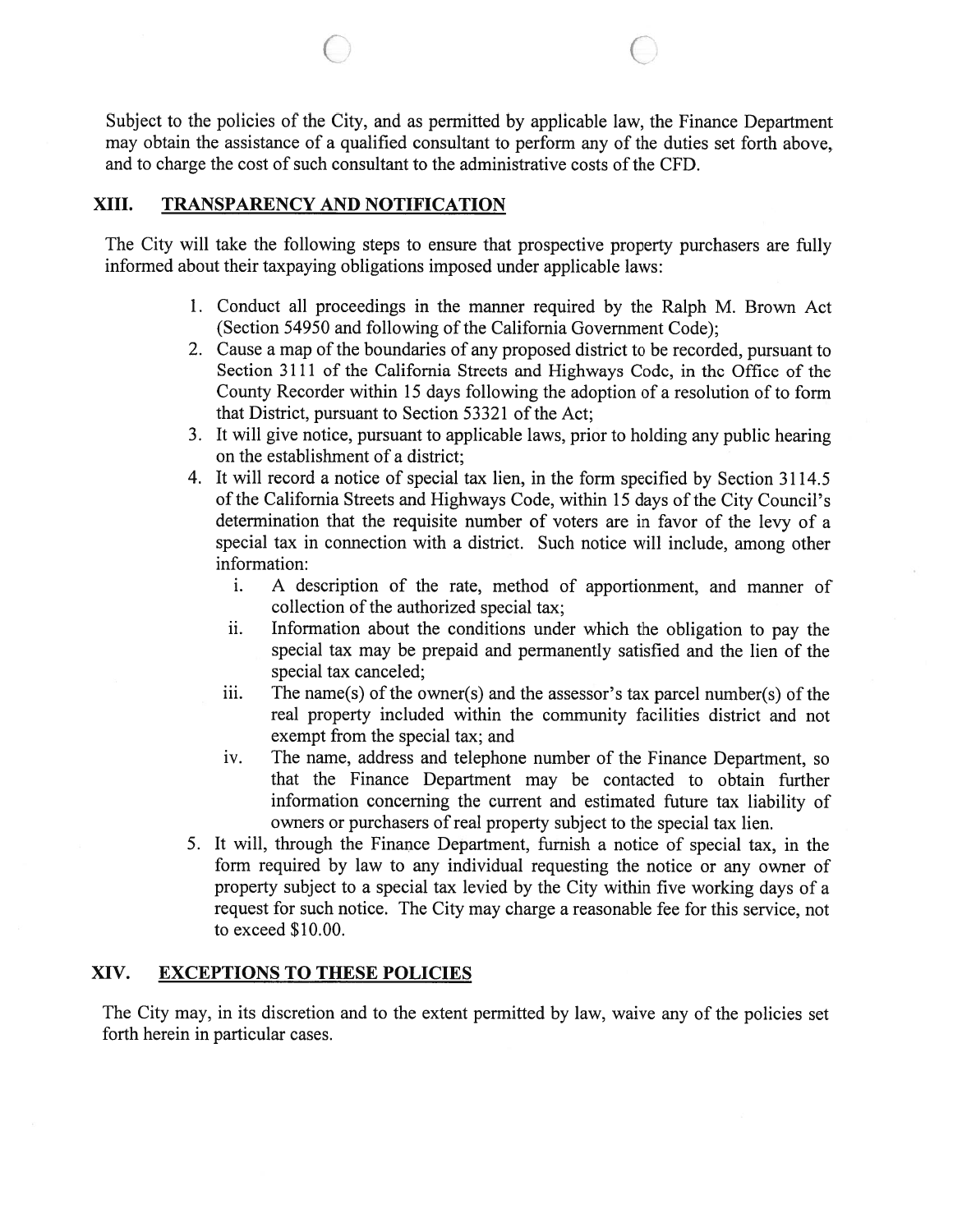# **XV. MODIFICATION OF THESE POLICIES**

The City Council reserves the right to modify or amend these Goals and Policies at any time and from time to time by resolution.